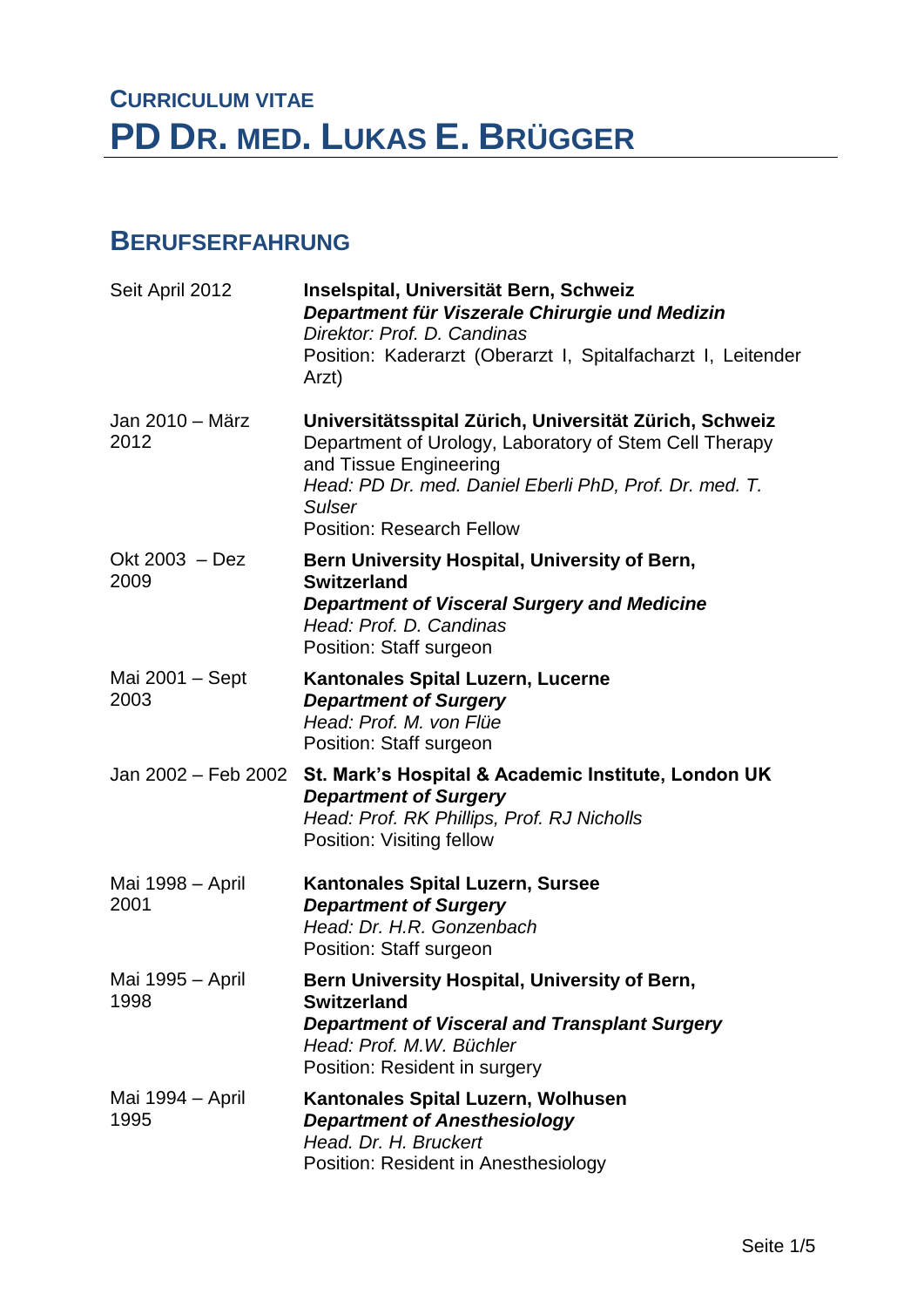| April 1993 – Mar<br>1994 | Kreisspital für das Freiamt, Muri<br><b>Department of Surgery</b> |
|--------------------------|-------------------------------------------------------------------|
|                          | Head: Dr. H.M. Stebel                                             |
|                          | Position: Resident in surgery                                     |

### **AUSBILDUNG UND DIPLOME**

| 26.4.2016   | <b>Habilitation</b><br>Venia docendi für das Fach Chirurgie                                                                                                                                                    |
|-------------|----------------------------------------------------------------------------------------------------------------------------------------------------------------------------------------------------------------|
| 10.10.2014  | Chirurgische Zertifizierung (Schwerpunkt Viszeralchirurgie)<br>SGVC (Schweizerische Gesellschaft für Viszeralchirurgie)                                                                                        |
| 4.6.2002    | <b>Facharzt Allgemeine Chirurgie, FMH</b>                                                                                                                                                                      |
| 5/5/1997    | <b>Dissertation</b><br>Department Neurologie, Inselspital, Universität Bern, Prof.<br>J.M. Burgunder, Prof. Dr. med. Kai Rösler<br>Expression of the C-FOS gene after magnetic stimulation of<br>the rat brain |
| 15/12/1992  | Arzt Diplom Schweizerische Eidgenossenschaft                                                                                                                                                                   |
| 1991-1992   | <b>Praktika</b><br>Inselspital Bern, Regionalspital Interlaken und<br>Hammersmith Hospital, London, UK                                                                                                         |
| 1986 - 1992 | <b>Studium der Medizin</b><br>Medizinische Fakultät, Universität Bern                                                                                                                                          |

## **MITGLIEDSCHAFTEN**

| Seit 1992        | <b>FMH Swiss Medical Association</b>                                                                                         |
|------------------|------------------------------------------------------------------------------------------------------------------------------|
|                  |                                                                                                                              |
| Seit 2003        | Schweizerische Gesellschaft für Chirurgie (SGC / SSC)                                                                        |
| Seit 2004        | Schweizerische Gesellschaft für Viszeralchirurgie(SGVC)                                                                      |
| Seit 2005        | Chirurgische Arbeitsgemeinschaft für Endokrinologie<br>(CAEK) der Schweizerischen Gesellschaft für Chirurgie                 |
| <b>Seit 2006</b> | Verband der chirurgisch und invasiv tätigen Ärztinnen und<br>Ärzte (foederatio medicorum chirurgicorum helveticorum)<br>fmch |
| <b>Seit 2006</b> | Schweizerische Arbeitsgemeinschaft für Klinische<br>Krebsforschung) SAKK                                                     |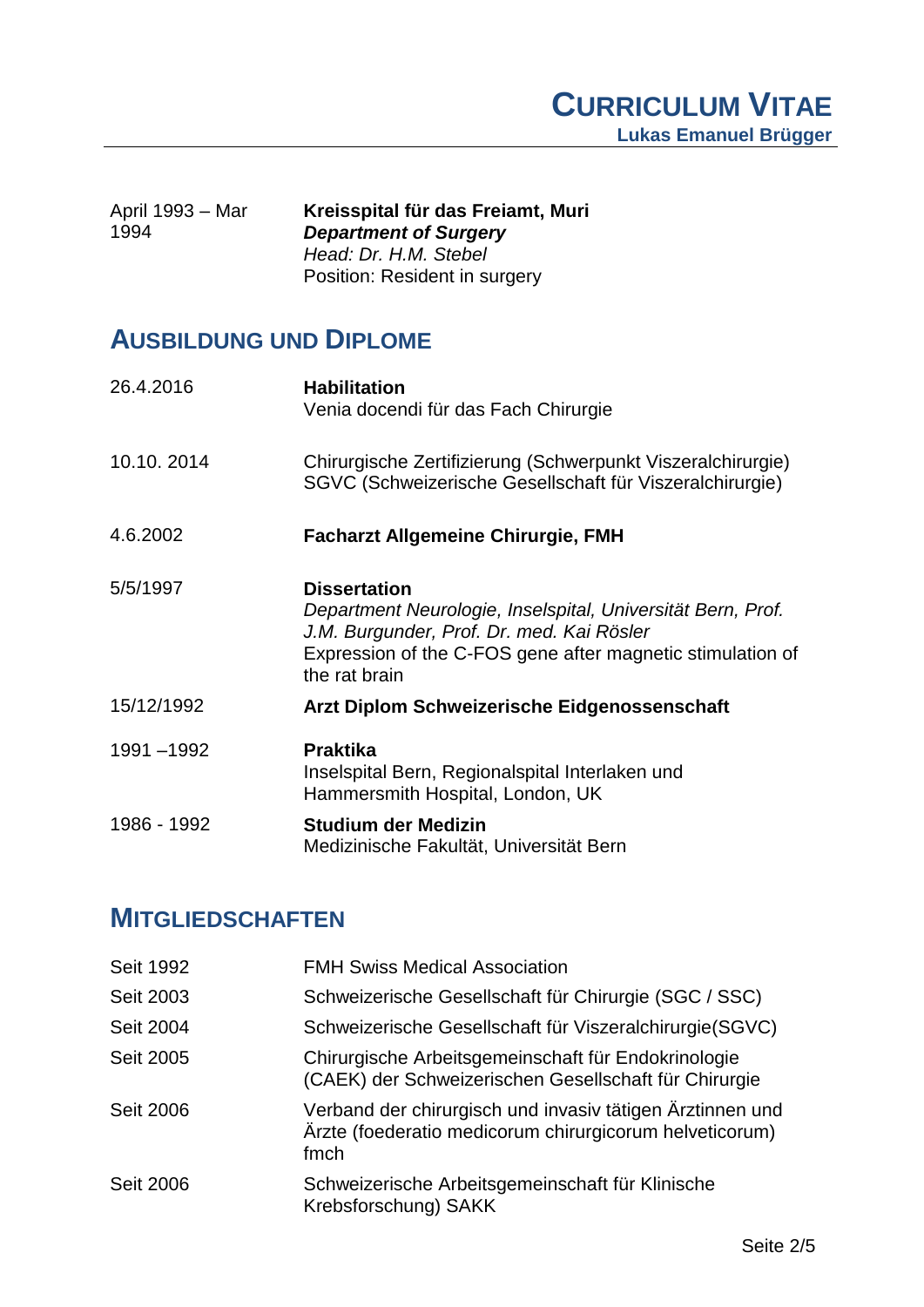#### **WEITERBILDUNG**

| Nov 2015  | Weiterbildungsprogramm Gesundheitswesen Universität<br>Bern / Inselspital/Spital Netz Bern<br>Management im Spital    |
|-----------|-----------------------------------------------------------------------------------------------------------------------|
| Sept 2013 | Basic Course Good Clinical Practice, Clinical Trial Unit,<br>Universitätsspital Basel                                 |
| Sept 2013 | <b>Advanced Course Good Clinical Practice Sponsor-</b><br>Investigator, Clinical Trial Unit, Universitätsspital Basel |
| Sept 2012 | Basics der Hochschuldidaktik (3 Tage), Lydia Rufer, M. A.,<br><b>Bern</b>                                             |

### **PUBLIKATIONEN**

#### **ORIGINAL ARTICLES**

- 1. **Brügger LE,** Inglin R, Candinas D, Sulser T, Eberli D. A Novel Animal Model for External Anal Sphincter Insufficiency. **Int J Colorectal Dis**. 2014 Nov;29(11):1385-92. doi: 10.1007/s00384-014-2006-8. Epub 2014 Sep 4
- 2. Castleberry AW, Güller U, Tarantino I, Berry MF, **Brügger L**, Warschkow R, Cerny T, Mantyh CR, Candinas D, Worni M. Discrete improvement in racial disparity in survival among patients with stage IV colorectal cancer: a 21-year populationbased analysis. J Gastrointest Surg. 2014 Jun; 18(6):1194-204
- 3. Gorrasi J**,** Eleftheriadis A,Takala J, Brandt S, Djafarzadeh S, **Bruegger LE**, Bracht H, Jakob SM. Different Contribution of Splanchnic Organs to Hyperlactatemia in Fecal Peritonitis and Cardiac Tamponade. **BioMed Research International** 2013:251084. doi: 10.1155/2013/251084. Epub 2013 Oct 20.
- 4. **Brügger LE,** Bloesch M, Ipaktchi R, Kurmann A, Candinas D, Beldi G. Objective Hypoesthesia and Pain after Transabdominal Pre-Peritoneal Hernioplasty: A Prospective, Randomized Study Comparing Tissue Adhesive versus Spiral Tacks. **Surg Endosc** 2011 Nov 2 (Epub ahead of print)
- 5. **Brügger LE**, Beldi G, Stalder M, Porta F, Candinas D, Takala J, Jakob SM. Postoperative Splanchnic Blood Flow Redistribution in Response to Fluid Challenges in the Presence and Absence of Endotoxemia in a Porcine Model. Shock 2012; 37(1): 116-21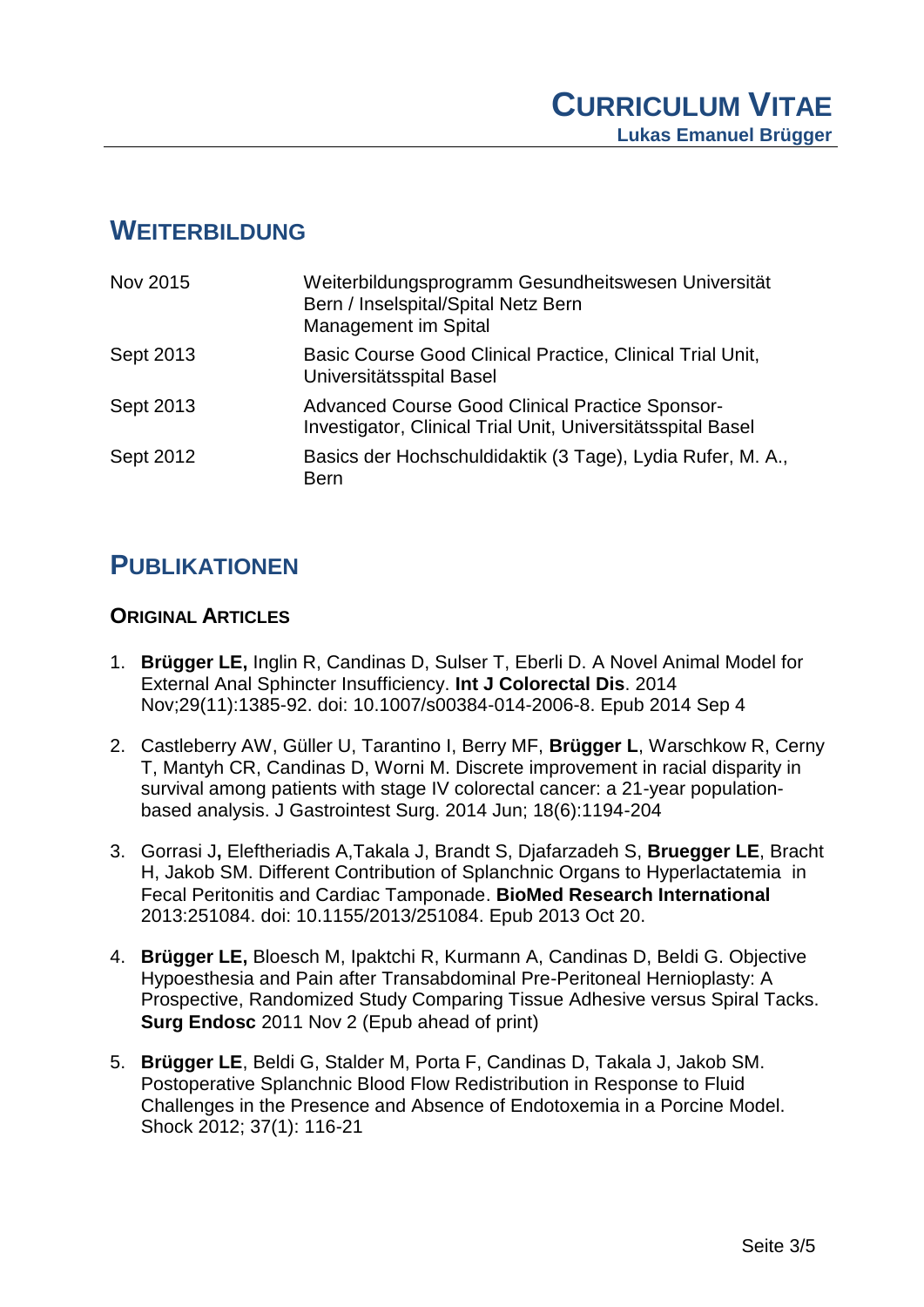- 6. Güller U, Rosella L, McCall J, **Brügger LE**, Candinas D. Negative appendicectomy and perforation rates in patients undergoing laparoscopic surgery for suspected appendicitis. Br J Surg 2011; 98(4): 589-95
- 7. **Brügger L**, Rosella L, Candinas D, Güller U. Improving Outcomes after Laparoscopic Appendectomy: a Population-Based, 12-Year Trend Analysis o 7446 Patients. **Ann Surg** 2011; 253(2): 309-13
- 8. Beldi G, Wagner M, **Bruegger LE**, Kurmann A, Candinas D. Mesh shrinkage and pain in laparoscopic ventral hernia repair: a randomized clinical trial comparing suture versus tack mesh fixation. Surg Endosc 2011 25(3): 749-55
- 9. **Brügger LE**, Beldi G, Beck M, Porta F, Bracht H, Candinas D, Takala J, Jakob SM. Splanchnic vasoregulation after major abdominal surgery in pigs. **World J Surg** 2010
- 10. Schoepfer AM, Beglinger C, Straumann A, Trummler M, Vavricka SR, **Bruegger LE**, Seibold F. Fecal Calprotectin Correlates More Closely With the Simple Endoscopic Score for Crohn's Disease (SES-CD) than CRP, Blood Leukocytes, and the CDAI. **Am J Gastroenterol** 2010; 105(1): 162-9
- 11. Brandt S, Regueira T, Bracht H, Porta F, Djafarzadeh S Takala J, Gorrasi J, Borotto E, Krejci V, Hiltebrand LB, **Bruegger LE**, Beldi G, Wilkens L, Lepper PM, Kessler U, Jakob SM. Effect of fluid resuscitation on mortality and organ function in experimental sepsis models. **Crit Care** 2009; 13(6): R186
- 12. Traut U, **Brügger L**, Kunz R, Pauli-Magnus C, Haug K, Bucher HC, Koller MT. Systemic prokinetic pharmacologic treatment for postoperative adynamic ileus following abdominal surgery in adults. **Cochrane Database of Systematic Reviews** 2008, Issue 1. Art. No.: CD004930. DOI: 10.1002/14651858.CD004930.pub3.
- 13. **Bruegger L**, Studer P, Schmid SW, Pestel G, Reichen J, Seiler, Candinas D, Inderbitzin D. Indocyanine green plasma disappearance rate during the anhepatic phase of orthotopic liver transplantation. **J Gastrointest Surg** 2007: 12(1): 67-72 (IF 2.265, 23/138 of surgical papers)
- 14. Beldi G, Vorburger SA, **Brügger L**, Kocher T, Inderbitzin D, Candinas D. Analysis of stapling versus endoloops in appendiceal stump closure. **Br J Surg** 2006; 93 (11): 1390-1393 (IF 4.092, 5/138 of surgical papers)
- 15. Seiler CA, **Brügger L**, Forssmann U, Baer HU, Büchler MW. Conservative surgical treatment of diffuse peritonitis. **Surgery** 2000; 127 (2): 178-184 (IF 2.977, 15/138 of surgical papers)